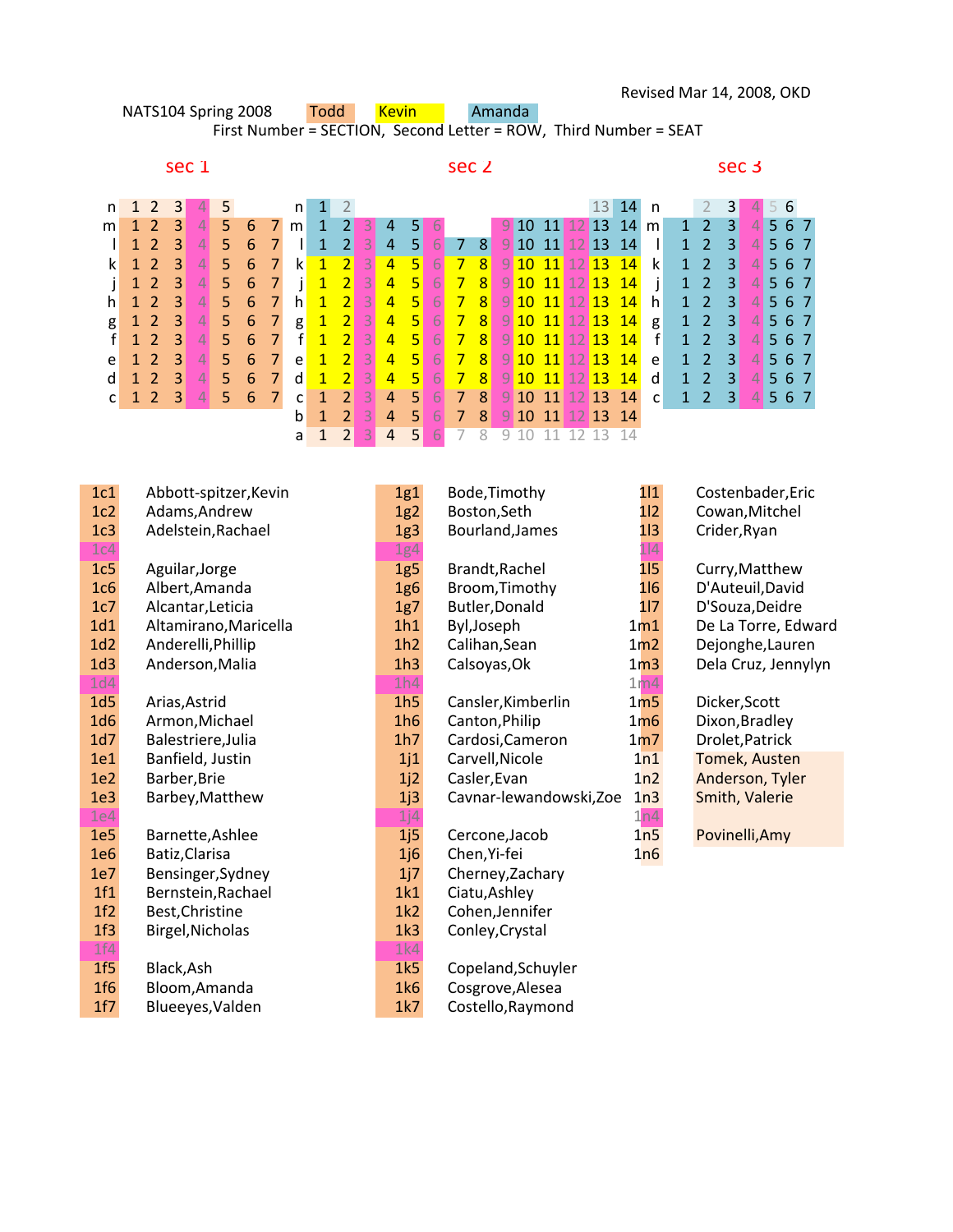sec 1 sec 2 sec 3

| n | 1 2                 | 3 |                 |    |    |              | n   |                |                |                   |                |                |    |                 |                         |               |  | 13               |                  |              |              |                |                        |                                      |         |  |
|---|---------------------|---|-----------------|----|----|--------------|-----|----------------|----------------|-------------------|----------------|----------------|----|-----------------|-------------------------|---------------|--|------------------|------------------|--------------|--------------|----------------|------------------------|--------------------------------------|---------|--|
| m | 1 2                 | 3 |                 | 5. | 6  | <sup>7</sup> | m   | 1              | 2 <sup>1</sup> |                   | 4              | 51             | 6  |                 |                         |               |  |                  | 9 10 11 12 13 14 | m            | 1            | 2              | $\vert 3 \vert$        |                                      | 4 5 6 7 |  |
|   |                     | 3 | 4               | 5  | 6  |              |     |                | $\overline{2}$ |                   | 4              | 51             | 61 | $\sim$ 7 $\sim$ | <b>81</b>               | 9 10 11 12 13 |  |                  | <sup>14</sup>    |              | 1.           | $\mathcal{P}$  | $\vert 3 \vert$        | $\overline{4}$                       | 567     |  |
| k | $\mathbf{R}$        | 3 | 4               | 5  | 6  | 7            | k.  | $\blacksquare$ | $\vert$ 2      | $\vert 3 \vert$   | $\overline{4}$ | 5 <sup>1</sup> | 6  | $\overline{7}$  | 8 <sup>1</sup>          | 9 10 11 12 13 |  |                  | $\overline{14}$  | k            | $\mathbf{1}$ | $\overline{2}$ | $\vert 3 \vert$        | $\vert$                              | 567     |  |
|   | $\mathbf{C}$        | 3 | $\vert 4 \vert$ | 5. | 6  | 7            |     | $\mathbf{1}$   | $\overline{2}$ | 3                 | $\overline{4}$ | 5 <sup>1</sup> | 6  | 7               | $\lvert 8 \rvert$       |               |  | 9 10 11 12 13    | $\overline{14}$  |              | $\mathbf{1}$ | 2              | $\vert 3 \vert$        | $\vert A \vert$                      | 567     |  |
| h | -2                  | 3 | 4               | 5. | 6  |              | h.  | $\mathbf{1}$   | $\vert$ 2      | $\lvert 3 \rvert$ | $\overline{4}$ | 5 <sup>1</sup> | 6. | 7               | <b>8.</b>               |               |  | 9 10 11 12 13    | $\sqrt{14}$      | h            | $\mathbf{1}$ | $\mathcal{P}$  | $\vert 3 \vert$        | $\blacktriangle \blacktriangleright$ | 567     |  |
| g | $1 \quad 2 \quad 3$ |   | $\vert$         | 5. | 6  | 7            | g   | $\mathbf{1}$   |                | 23                | $\overline{4}$ | <b>V5L</b>     | 6  | $7^{\circ}$     | 8 <sup>°</sup>          |               |  |                  | 9 10 11 12 13 14 | g            | $1 -$        | <sup>2</sup>   | $\blacktriangleleft$ 3 | $\vert 4 \vert$                      | 567     |  |
| f | $\rightarrow$       | 3 | $\vert$         | 5. | -6 | 7            | f   | $\mathbf{1}$   | $\overline{2}$ | $\lceil 3 \rceil$ | $\overline{4}$ | <b>5)</b>      | 6  | $\overline{7}$  | 8                       |               |  | 9 10 11 12 13    | $\sqrt{14}$      | f            | 1            | $\overline{2}$ | $\vert 3 \vert$        | $\vert$                              | 567     |  |
| e | $\mathcal{L}$       | 3 |                 | 5  | 6  | 7            | e   | 1              | $\overline{2}$ | $\lvert 3 \rvert$ | $\overline{4}$ | 5 <sup>1</sup> | 6  | 7               | 8 <sup>1</sup>          |               |  |                  | 9 10 11 12 13 14 | e            | 1            | 2              | 3                      | $\vert A \vert$                      | 567     |  |
| d | $\mathcal{L}$       | 3 | 4               | 5  | 6  | 7            | d l | $\mathbf{1}$   | $\overline{2}$ | 3                 | $\overline{4}$ | 5 <sup>1</sup> | 6. | $\overline{7}$  | $\overline{\mathbf{8}}$ |               |  | 9 10 11 12 13    | $\sqrt{14}$      | d            | $1 -$        | $\mathcal{P}$  | $\vert 3 \vert$        | $\vert$                              | 567     |  |
| C | 123                 |   | $\overline{4}$  | 5. | 6  |              | C   |                |                | $2 \mid 3 \mid$   | $\overline{4}$ | 5 <sup>1</sup> | 6  | $\blacksquare$  | 8 <sup>1</sup>          |               |  |                  | 9 10 11 12 13 14 | $\mathsf{C}$ |              | $1\quad 2$     | $\blacktriangleleft$   | $\vert$                              | 567     |  |
|   |                     |   |                 |    |    |              | b   |                | 2 <sup>1</sup> |                   | $\overline{4}$ | 51             | 6  | 7               | 8 <sup>1</sup>          |               |  | 9 10 11 12 13 14 |                  |              |              |                |                        |                                      |         |  |
|   |                     |   |                 |    |    |              | a   |                |                |                   | $\overline{4}$ | 51             |    |                 |                         |               |  |                  |                  |              |              |                |                        |                                      |         |  |

| King, Melanie Catherine     |                                                                                                                                                              | Friede, Brianne                                                                                             |                                                                                                                                                                           | Greene, Logan                                                                                                                                                          |
|-----------------------------|--------------------------------------------------------------------------------------------------------------------------------------------------------------|-------------------------------------------------------------------------------------------------------------|---------------------------------------------------------------------------------------------------------------------------------------------------------------------------|------------------------------------------------------------------------------------------------------------------------------------------------------------------------|
| Orozco, Nadia               | 2c2                                                                                                                                                          | Frisby, Samantha                                                                                            | <u>2e2 </u>                                                                                                                                                               | Grossman, Stephanie                                                                                                                                                    |
|                             | 2c3                                                                                                                                                          |                                                                                                             | 2e3                                                                                                                                                                       |                                                                                                                                                                        |
| <b>Briscoe-Moore Ashley</b> | 2c4                                                                                                                                                          | Fry, Catherine                                                                                              | <mark>2e4</mark>                                                                                                                                                          | Hanrahan, Molly                                                                                                                                                        |
| Silva, Kory                 | 2c5                                                                                                                                                          | Furman, Shawn                                                                                               | 2 <sub>e5</sub>                                                                                                                                                           | Hansen, Elise                                                                                                                                                          |
|                             | 2c6                                                                                                                                                          |                                                                                                             | 2e6                                                                                                                                                                       |                                                                                                                                                                        |
|                             | 2c7                                                                                                                                                          | Gallagher, Robert                                                                                           | 2 <mark>e7</mark>                                                                                                                                                         | Hartley, Amanda                                                                                                                                                        |
|                             | 2c8                                                                                                                                                          | Garber, Aimee                                                                                               | <mark>2e8</mark>                                                                                                                                                          | Helton, Tabitha                                                                                                                                                        |
|                             | 2c9                                                                                                                                                          |                                                                                                             | 2e9                                                                                                                                                                       |                                                                                                                                                                        |
|                             | 2c10                                                                                                                                                         | Garshak, Lhea                                                                                               | 2e <sub>10</sub>                                                                                                                                                          | Henderson, Dustin                                                                                                                                                      |
|                             | 2c11                                                                                                                                                         | Garth, Patricia                                                                                             | 2e11                                                                                                                                                                      | Hendrix, Justin                                                                                                                                                        |
|                             | 2c12                                                                                                                                                         |                                                                                                             |                                                                                                                                                                           |                                                                                                                                                                        |
|                             | 2c13                                                                                                                                                         | Garza, Alvaro                                                                                               | 2e13                                                                                                                                                                      | Hernandez, Michael                                                                                                                                                     |
|                             |                                                                                                                                                              | Gashwytewa, Michael                                                                                         | 2e14                                                                                                                                                                      | Herrera, Francis                                                                                                                                                       |
| Duarte, Ashley              | 2d1                                                                                                                                                          | Genrich, Geoffre                                                                                            | <mark>2f1</mark>                                                                                                                                                          | Herron, Gregory                                                                                                                                                        |
|                             |                                                                                                                                                              |                                                                                                             |                                                                                                                                                                           | Hicks, Jack                                                                                                                                                            |
|                             |                                                                                                                                                              |                                                                                                             |                                                                                                                                                                           |                                                                                                                                                                        |
|                             |                                                                                                                                                              |                                                                                                             |                                                                                                                                                                           | Hirschey, Laura                                                                                                                                                        |
|                             |                                                                                                                                                              |                                                                                                             |                                                                                                                                                                           | Hoff, Allison                                                                                                                                                          |
|                             |                                                                                                                                                              |                                                                                                             |                                                                                                                                                                           |                                                                                                                                                                        |
|                             |                                                                                                                                                              |                                                                                                             |                                                                                                                                                                           |                                                                                                                                                                        |
|                             |                                                                                                                                                              |                                                                                                             |                                                                                                                                                                           | Hsieh, Yu-chieh                                                                                                                                                        |
|                             |                                                                                                                                                              |                                                                                                             |                                                                                                                                                                           |                                                                                                                                                                        |
|                             |                                                                                                                                                              |                                                                                                             |                                                                                                                                                                           | Hughes, Britta                                                                                                                                                         |
|                             |                                                                                                                                                              |                                                                                                             |                                                                                                                                                                           | Hutchison, Casey                                                                                                                                                       |
|                             |                                                                                                                                                              |                                                                                                             |                                                                                                                                                                           |                                                                                                                                                                        |
|                             |                                                                                                                                                              |                                                                                                             |                                                                                                                                                                           | Israel, Lauren                                                                                                                                                         |
|                             |                                                                                                                                                              |                                                                                                             |                                                                                                                                                                           | Jaffe,Erica                                                                                                                                                            |
|                             | Edgar, Andrea<br>Elkus, Sarah<br>Famouri, Shahla<br>Farah, Ahmed<br>Febbraro, Jordan<br>Fimbres, Carlos<br>Finch, Nicholas<br>Flahive, John<br>Fleiss, Traci | 2c1<br>2c14<br>2d2<br>2d3<br>2d4<br>2d5<br>2d6<br>2d7<br>2d8<br>2d9<br>2d10<br>2d11<br>2d12<br>2d13<br>2d14 | Gereke, Brian<br>Glassanos, David<br>Goermar, Angela<br>Goldsmith, Sara<br>Gomez, Maximo<br>Gorecki, Christopher<br>Gorshkkova, Anna<br>Gosuwin, Gigi<br>Grauman, Michael | <u>2e1</u><br>2e12<br><mark>2f2</mark><br>2f3<br><mark>2f4</mark><br><mark>2f5</mark><br>2f6<br>2f7<br><mark>2f8</mark><br>2f9<br>2f10<br>2f11<br>2f12<br>2f13<br>2f14 |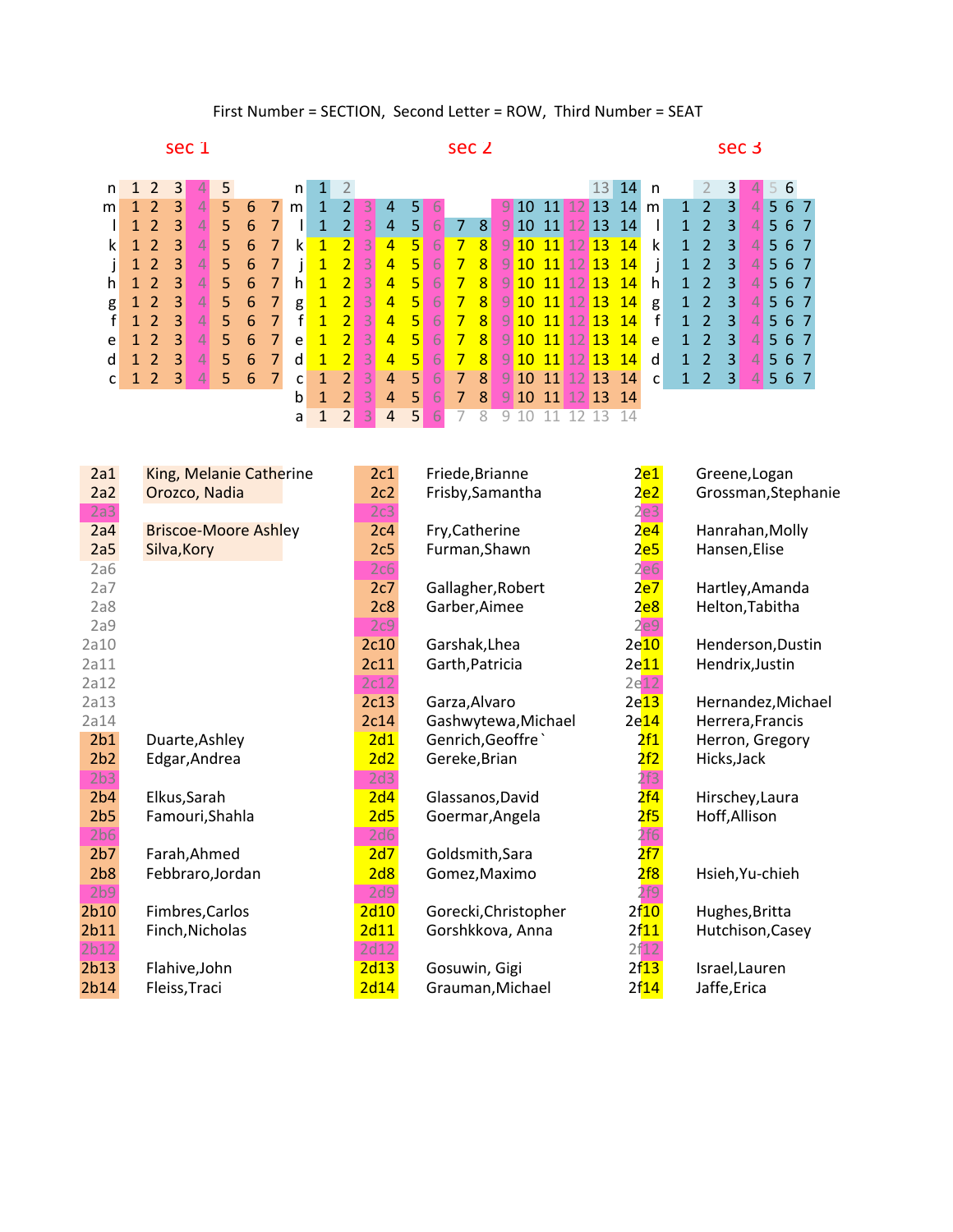sec 1 sec 2 sec 3

| n | 1 2            | 3  |                  |    |   |                | n l          |              |                |                   |                |                |    |                      |                   |                 |  | 13               | 14               |              |              |                     |                 |                           |     |
|---|----------------|----|------------------|----|---|----------------|--------------|--------------|----------------|-------------------|----------------|----------------|----|----------------------|-------------------|-----------------|--|------------------|------------------|--------------|--------------|---------------------|-----------------|---------------------------|-----|
| m | $\overline{2}$ | 3  |                  | 5. | 6 |                | m            | 1            | 2 <sup>1</sup> |                   |                |                | 6  |                      |                   |                 |  | 9 10 11 12 13    | -14              | m            | $1 -$        | 2                   | $\vert 3 \vert$ | $\mathbf{A}$              | 567 |
|   |                | 3  |                  | 5  | 6 |                |              |              | $\overline{2}$ |                   | 4              | -51            | 6  |                      | <b>7</b> 8        | $9$ 10 11 12 13 |  |                  | $\overline{14}$  |              | $\mathbf{1}$ | 2                   | 3               |                           | 567 |
| k | $1\quad2$      | 3  | 4T               | 5  | 6 | 7              | k            | $\mathbf{1}$ | $\vert$ 2      | $\mathbf{B}$      | $\overline{4}$ | 5 <sup>1</sup> | 67 | $\overline{7}$       | $\lvert 8 \rvert$ |                 |  | 9 10 11 12 13    | $\sqrt{14}$      | k            | 1            | 2                   | $\vert 3 \vert$ | $\overline{4}$            | 567 |
|   | $\overline{2}$ | 3  | $\left 4\right $ | 5. | 6 | 7              | $\mathbf{I}$ | $\mathbf{1}$ | $\overline{2}$ | 3                 | $\overline{4}$ | 5 <sup>1</sup> | 6  | $7^{\circ}$          | 8 <sup>°</sup>    | 9 10 11 12 13   |  |                  | $\sqrt{14}$      |              | $\mathbf{1}$ | 2                   | $\vert 3 \vert$ | $\overline{4}$            | 567 |
| h | $\mathbf{C}$   | 3  | 4                | 5  | 6 |                | h.           | 1            | $\overline{2}$ | $\lvert 3 \rvert$ | $\overline{4}$ | 5 <sup>1</sup> | 6  | $\overline{7}$       | 8 <sup>1</sup>    | 9 10 11 12 13   |  |                  | $\sqrt{14}$      | h.           | $\mathbf{1}$ | 2                   | $\vert 3 \vert$ |                           | 567 |
| g | 123            |    | $\vert$          | 5. | 6 | 7              | g            | $\mathbf{1}$ |                | 23                | $\overline{4}$ | <b>45</b>      | 6  |                      | 78                |                 |  |                  | 9 10 11 12 13 14 | g            | 1            | 2                   | $\vert 3 \vert$ | $\vert$                   | 567 |
| f | $\mathbf{P}$   | -3 | $\overline{4}$   | 5. | 6 | $\overline{7}$ | f            | $\mathbf{1}$ |                | $2 \mid 3 \mid$   | $\overline{4}$ | 5 <sup>1</sup> | 6  | $\overline{7}$       | $\lvert 8 \rvert$ |                 |  |                  | 9 10 11 12 13 14 | f            | $\mathbf{1}$ | 2                   | $\vert 3 \vert$ | $\vert$                   | 567 |
| e | $\mathcal{L}$  | 3  |                  | 5  | 6 |                | e            | $\mathbf{1}$ | $\overline{2}$ | $\lceil 3 \rceil$ | $\overline{4}$ | 5 <sup>1</sup> | 6  | $\overline{7}$       | $\sqrt{8}$        | 9 10 11 12 13   |  |                  | $\sqrt{14}$      | e            | $\mathbf{1}$ | 2                   | $\vert 3 \vert$ | $\vert$                   | 567 |
| d | $\mathcal{P}$  | 3  | 4                | 5  | 6 | 7              | <sub>d</sub> | $\mathbf{1}$ | $\overline{2}$ | $\lvert 3 \rvert$ | $\overline{4}$ | 5 <sup>1</sup> | 6  | $\blacktriangle$     | 8                 | 9 10 11 12 13   |  |                  | $\sqrt{14}$      | d            | 1            | $\overline{2}$      | $\vert 3 \vert$ | $\mathbf{A}^{\mathbf{r}}$ | 567 |
| C | 123            |    | $\overline{4}$   | 5. | 6 |                | $\mathsf{C}$ |              | 2 <sup>1</sup> | -3                | $\overline{4}$ | 5 <sup>1</sup> | 6  | $\blacktriangledown$ | 8                 |                 |  |                  | 9 10 11 12 13 14 | $\mathsf{C}$ |              | $1 \quad 2 \quad 3$ |                 | $\vert$                   | 567 |
|   |                |    |                  |    |   |                | b            |              | 2 <sup>1</sup> |                   | $\overline{4}$ | 51             | -6 | 7                    | 8                 |                 |  | 9 10 11 12 13 14 |                  |              |              |                     |                 |                           |     |
|   |                |    |                  |    |   |                | a            |              |                |                   | $\overline{4}$ | -51            |    |                      |                   |                 |  |                  |                  |              |              |                     |                 |                           |     |

| 2g1        | Johnson, Melissa  | 2j1  | Leffler, Daniel       | 2 1             | Mchenry, Taylor    |
|------------|-------------------|------|-----------------------|-----------------|--------------------|
| 2g2        | Johnson, Zachary  | 2j2  | Leon, Ruben           | 2 2             | Mclaughlin, Tara   |
| 2g3        |                   | 2j3  |                       | 213             |                    |
| 2g4        | Johnson, Leola    | 2j4  | Leszczynski, Robert   | 2 4             | Mcmullen, Matthew  |
| 2g5        | Jorden Julia      | 2j5  | Lewis, Paul           | 215             | Mcnamara, Patrick  |
| <b>2g6</b> |                   | 2j6  |                       | 2 6             |                    |
| 2g7        | Kalas, Holly      | 2j7  | Lindelof, William     | 217             |                    |
| 2g8        | Katz, Erika       | 2j8  | Link, Justine         | 218             | Miller, Amanda     |
| <b>2g9</b> |                   | 2j9  |                       | 219             |                    |
| 2g10       | Kennedy, Michael  | 2j10 | Lopez, Jose           | 2 10            | Mims, Sarah        |
| 2g11       | Kessler, Jeffrey  | 2j11 | Lopez, Teresa         | 2 11            | Mohr, Whitney      |
| 2g12       |                   | 2j12 |                       | 2 12            |                    |
| 2g13       | Kieffer, Calli    | 2j13 | Lujan, Timothy        | 2 13            | Montoya, Elizabeth |
| 2g14       | Killion, Kathleen | 2j14 | Lund, Erin            | 2 14            | Moroz, Marina      |
| 2h1        | Kinnier, Patrick  | 2k1  | Madrid, Vanessa       | 2m1             | Mullin, Makenzie   |
| 2h2        | Kirchmyer, Taylor | 2k2  | Maggio, Jeffrey       | 2m2             | Murphy, Elizabeth  |
| 2h3        |                   | 2k3  |                       | 2 <sub>m3</sub> |                    |
| 2h4        | Kirksey, Mario    | 2k4  | Maqsood, Mehwish      | 2m4             | Murphy, Kyle       |
| 2h5        | Knox, Seth        | 2k5  | Maric, Miran          | 2m <sub>5</sub> | Nelson, Alexander  |
| 2h6        |                   | 2k6  |                       | 2m6             |                    |
| 2h7        | Kopec, Matthew    | 2k7  | Marsh, Tiernay        | 2m7             |                    |
| 2h8        | Kruger, Luke      | 2k8  | Mccallister, Katlin   | 2 <sub>m8</sub> |                    |
| 2h9        |                   | 2k9  |                       | 2m9             |                    |
| 2h10       | Kung, Chi-yu      | 2k10 | Mccormick, Kevin      | 2m10            | Novak, Andrew      |
| 2h11       | Lamaster, Ryan    | 2k11 | Mcdonald, Lindsay     | 2m11            | Offenberg, Jessica |
| 2h12       |                   | 2k12 |                       | 2m12            |                    |
| 2h13       | Lambey, Tyrrell   | 2k13 | Mcgillicuddy, Timothy | 2m13            | Owodunni, Anthony  |
| 2h14       | Le,Liem           | 2k14 | Mcgowan, Joseph       | 2m14            | Owsley, Gabriel    |